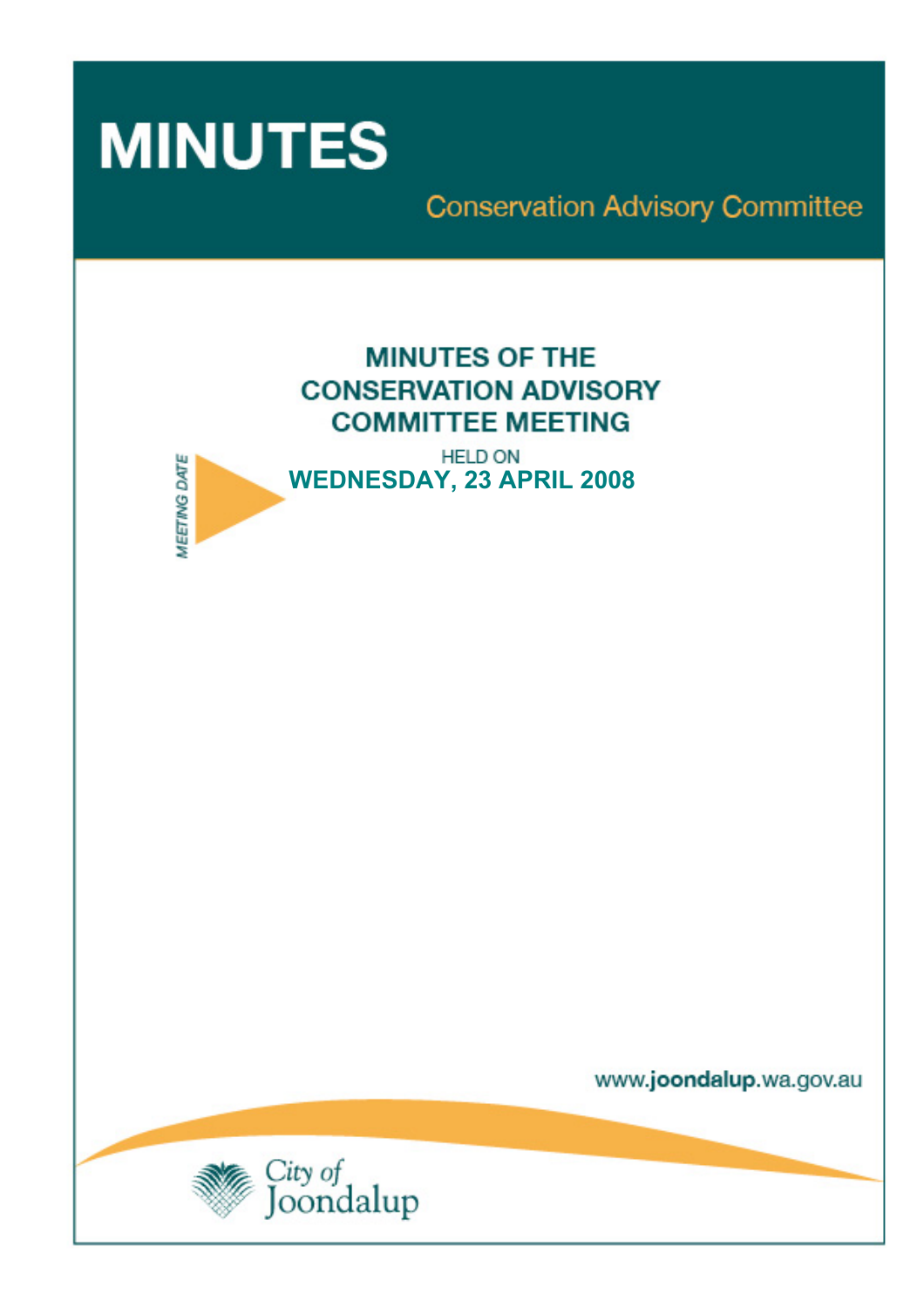# **MINUTES OF THE CONSERVATION ADVISORY COMMITTEE MEETING HELD IN CONFERENCE ROOM 2, JOONDALUP CIVIC CENTRE, BOAS AVENUE, JOONDALUP ON WEDNESDAY, 23 APRIL 2008.**

# **ATTENDANCE**

# **Committee Members:**

| Cr Mike Norman             |
|----------------------------|
| Cr Marie Macdonald         |
| Mr Gary Tate               |
| Mr John Chester            |
| Mrs Marilyn Zakrevsky      |
| Ms Suzi Greenway           |
| Mr Barry Fitzsimmons       |
| Ms Phyllis Robertson       |
| Dr Marjorie Apthorpe       |
| Mr Steve Magyar            |
| <b>Ms Dorothy Lullfitz</b> |

Presiding Person

**Community Representative** Community Representative Community Representative Community Representative Community Representative Community Representative Community Representative Community Representative Community Representative

# **Officers:**

Mr Martyn Glover **Director**, Infrastructure Services Mr Murray Ralph Manager, Infrastructure Management<br>
Mr Keith Armstrong Co-ordinator, Conservation Services Co-ordinator, Conservation Services Mrs Jill Hewison **Administrative Secretary** Ms Judith Jacobs School Liaison Officer, Library Services Ms Donna Ironmonger Community Education Officer, Library Services

# **DECLARATION OF OPENING**

The Presiding Person declared the meeting open at 1804 hrs.

# **APOLOGIES/LEAVE OF ABSENCE**

Cr Fiona Diaz Mr Tim Argus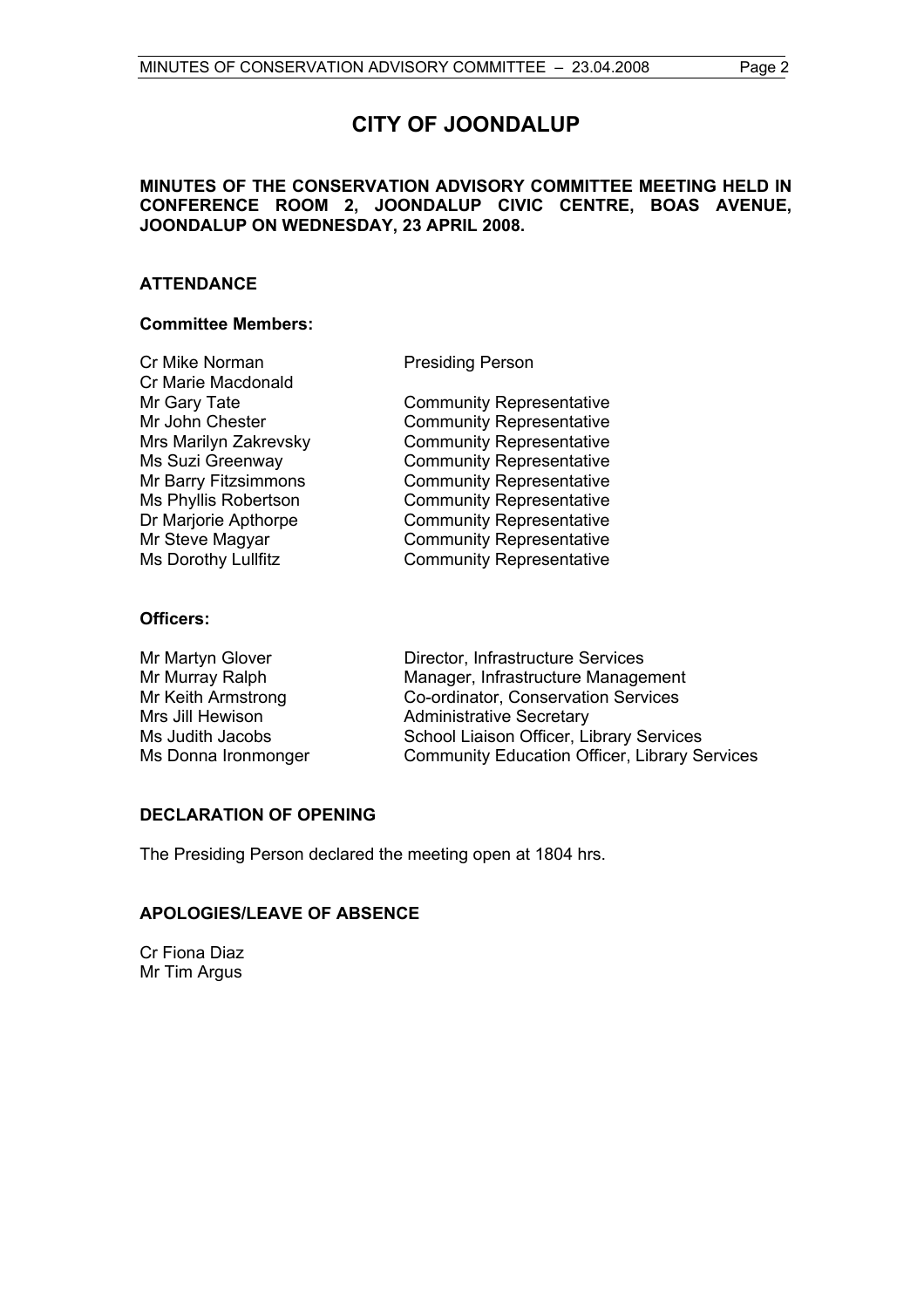#### **CONFIRMATION OF MINUTES**

# MINUTES OF THE CONSERVATION ADVISORY COMMITTEE MEETING HELD ON 27 FEBRUARY 2008

**MOVED Ms Lullfitz SECONDED Mr Chester that the minutes of the meeting of the Conservation Advisory Committee held on 27 February 2008 be confirmed as a true and correct record.** 

#### The Motion was Put and **CARRIED** (11/0)

**In favour of the motion:** Crs Norman & Macdonald, Ms P Robertson, Mr S Magyar, Mrs M Zakrevsky, Mr B Fitzsimmons, Ms D Lullfitz, Mr J Chester, Mr G Tate, Ms S Greenway & Dr M Apthorpe

# **ANNOUNCEMENTS BY THE PRESIDING PERSON WITHOUT DISCUSSION**

Following a question having been raised by a Committee member after the meeting on 27 February 2008 with regard to what is recorded in the minutes the Presiding Person referred the Committee members to the Standing Orders Local Law 2005 Section 5.22 Clause 11 – Content of minutes of council or committee meetings.

The Presiding Person advised that the Joondalup Coast Care Forum had won the WA Landcare Awards (Australian Government Coastcare Award, for WA).

### **DECLARATIONS OF INTEREST**

Nil.

# **IDENTIFICATION OF MATTERS FOR WHICH THE MEETING MAY SIT BEHIND CLOSED DOORS**

Nil.

# **PETITIONS AND DEPUTATIONS**

Nil.

**REPORTS** 

# **ITEM 1 CONSERVATION ADVISORY COMMITTEE – ENVIRONMENTAL EDUCATION PLANNING WORKSHOP - 23 APRIL 2008 [12168]**

**WARD:** All

**RESPONSIBLE** Mr Martyn Glover **DIRECTOR:** Infrastructure Services

#### **BACKGROUND**

It was resolved at a meeting of the Conservation Advisory Committee (CAC) held on 27 February 2008 that the CAC hold an Environmental Education Planning Workshop at its next meeting on 23 April 2008 and that the workshop will discuss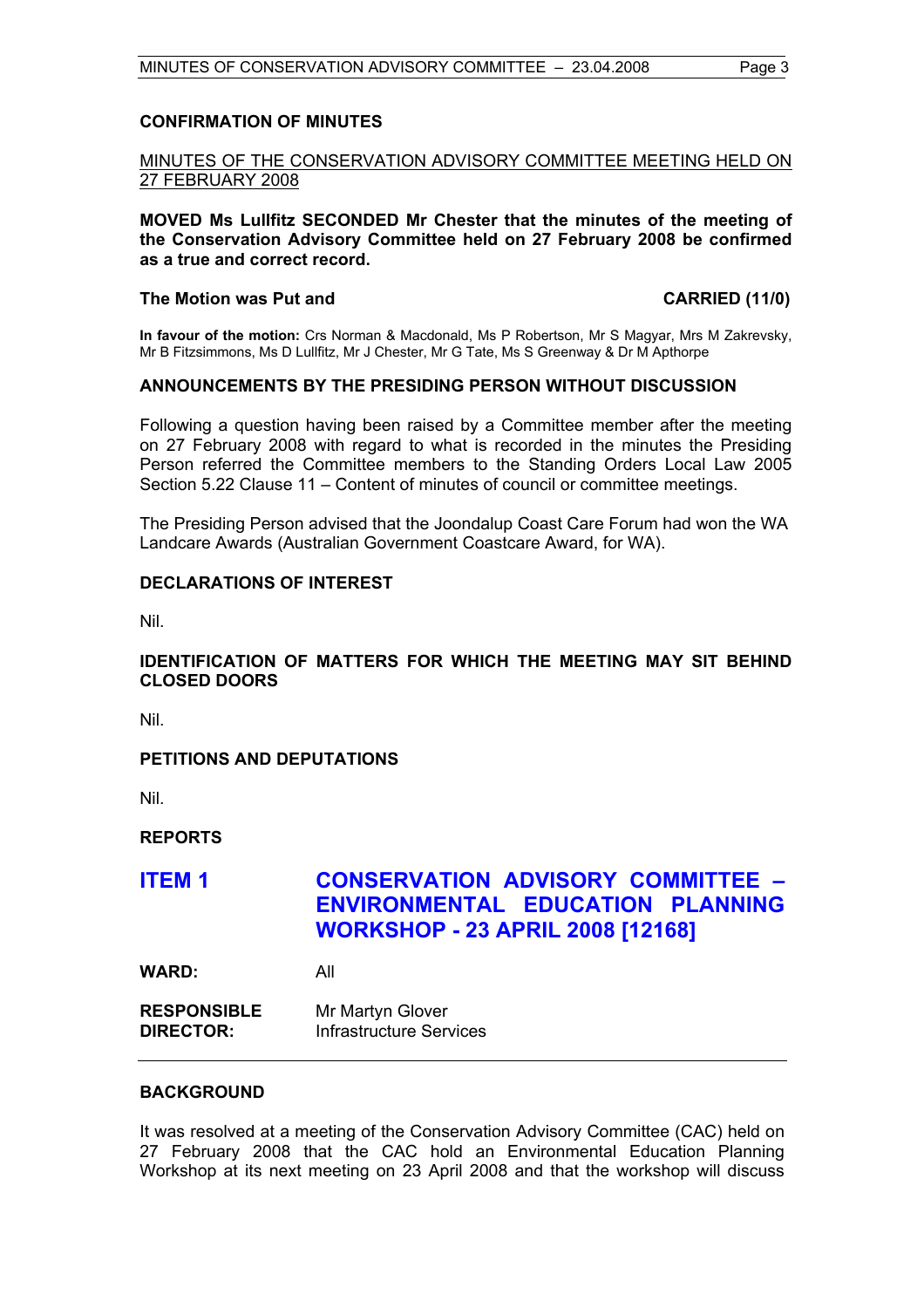and develop ideas in relation to furthering the public's knowledge of biodiversity issues.

Subjects will include:

- Further development of the City's Virtual Herbarium CD.
- Development and promotion of brochures on biodiversity.
- The role of Friends groups in promoting and passing on knowledge of the City's natural open spaces.
- Opportunities available to extend knowledge on local biodiversity issues to local schools.

### **Conducting of Workshop**

To enable a workshop to be held, the Committee is required to adjourn its meeting. Clause 63 of the Standing Orders Local Law 2005 states:

### "*63. The meeting do now adjourn – effect of motion*

*(1) If a motion "that the meeting do now adjourn", is carried then the meeting is to stand adjourned to a time and date specified in the motion, or where no time and date is specified, to such time and date as the presiding person shall declare."* 

The Co-ordinator, Conservation Services gave an overview of the report.

### **MOVED Cr Norman SECONDED Mr Magyar that this workshop be conducted after the closure of the meeting.**

#### The Motion was Put and **CARRIED** (11/0)

**In favour of the motion:** Crs Norman & Macdonald, Ms P Robertson, Mr S Magyar, Mrs M Zakrevsky, Mr B Fitzsimmons, Ms D Lullfitz, Mr J Chester, Mr G Tate, Ms S Greenway & Dr M Apthorpe

#### **MOTIONS OF WHICH PREVIOUS NOTICE HAS BEEN GIVEN**

Nil.

# **REQUESTS FOR REPORTS FOR FUTURE CONSIDERATION**

• A report on Small Reserve Bushland Management